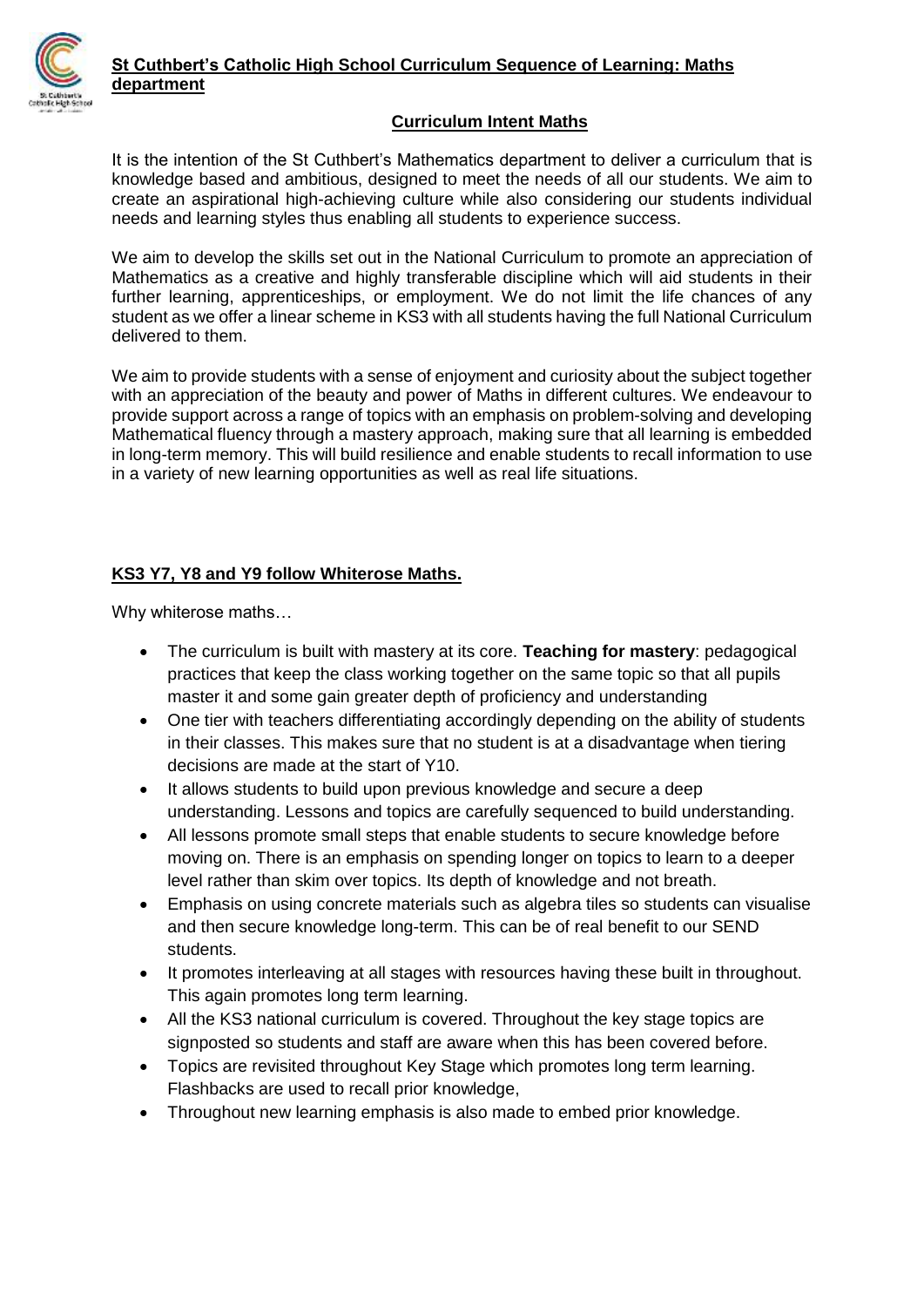

#### **KS3 Year 7, 8 and 9**

### **Year 7 sequencing**

| Autumn | <b>Algebraic Thinking</b>                                  |                                                         |                                                                               |                                   |                                          | <b>Place Value and Proportion</b>                    |                         |                                                    |                               |  |
|--------|------------------------------------------------------------|---------------------------------------------------------|-------------------------------------------------------------------------------|-----------------------------------|------------------------------------------|------------------------------------------------------|-------------------------|----------------------------------------------------|-------------------------------|--|
|        | Sequences                                                  |                                                         | Understand<br>Equality and<br>and use<br>equivalence<br>algebraic<br>notation |                                   |                                          | Place value and<br>ordering integers and<br>decimals |                         | Fraction, decimal and<br>percentage<br>equivalence |                               |  |
| Spring | <b>Applications of Number</b>                              |                                                         |                                                                               |                                   |                                          | <b>Directed Number</b>                               |                         | <b>Fractional Thinking</b>                         |                               |  |
|        | Solving<br>problems<br>with addition<br>& subtraction      | Solving problems<br>with multiplication<br>and division |                                                                               |                                   | percentages of<br>Fractions &<br>amounts | Four operations with<br>directed number              |                         | Addition and<br>subtraction of<br>fractions        |                               |  |
| Summer | <b>Lines and Angles</b>                                    |                                                         |                                                                               |                                   |                                          | <b>Reasoning with Number</b>                         |                         |                                                    |                               |  |
|        | Constructing,<br>measuring and using<br>geometric notation |                                                         |                                                                               | Developing geometric<br>reasoning |                                          | Developing<br>number<br>sense                        | Sets and<br>probability |                                                    | Prime<br>numbers and<br>proof |  |

- Starting with Algebraic Thinking is new and exciting for our Y7 students, as it welcomes them to "big school" with a new topic that will have been unseen in primary. These skills fundamentally underpin many areas in maths and these ideas are interleaved in upcoming topics so starting with these are sensible.
- Place Value and Proportion, Application of Number and Fractional Thinking are all topics that have been covered in Primary to some level and covering them early in Y7 and eradicating any misconceptions that may be there is essential if students are to progress. Like Algebraic Thinking, these topics are interleaved throughout the next 5 years of learning. There are also links made between multiplication and area, again promoting area at all stages.
- Within these number topics Directed Number will be new to students and again very important to cover early as it is interleaved throughout. This concept of applying the 4 operations to negative numbers can easily be misunderstood eg…"two negatives give a positive" so perfecting this early in Y7 will set our students up for success in future topics.
- Moving onto Lines and Angles gives students a change following a lengthy time spent on number content. KS2 work is quickly recapped before new learning begins with more formalised terminology for angles and interleaving these with construction of pie charts. Having covered Algebraic Thinking already some angle questions will now involve creating and solving equations.
- Year 7 concludes with Reasoning of Number. Developing number sense is a new mathematical concept to teach and can inspire students to see numbers in an exciting way that can link all parts of maths to break down some misconception barriers. The ideas of number sense can be added into all elements of teaching. Sets and Probability also offer some new learning for students as does Product of Prime Numbers in the last block. This is then interleaved back to HCF and LCM in Application of Number.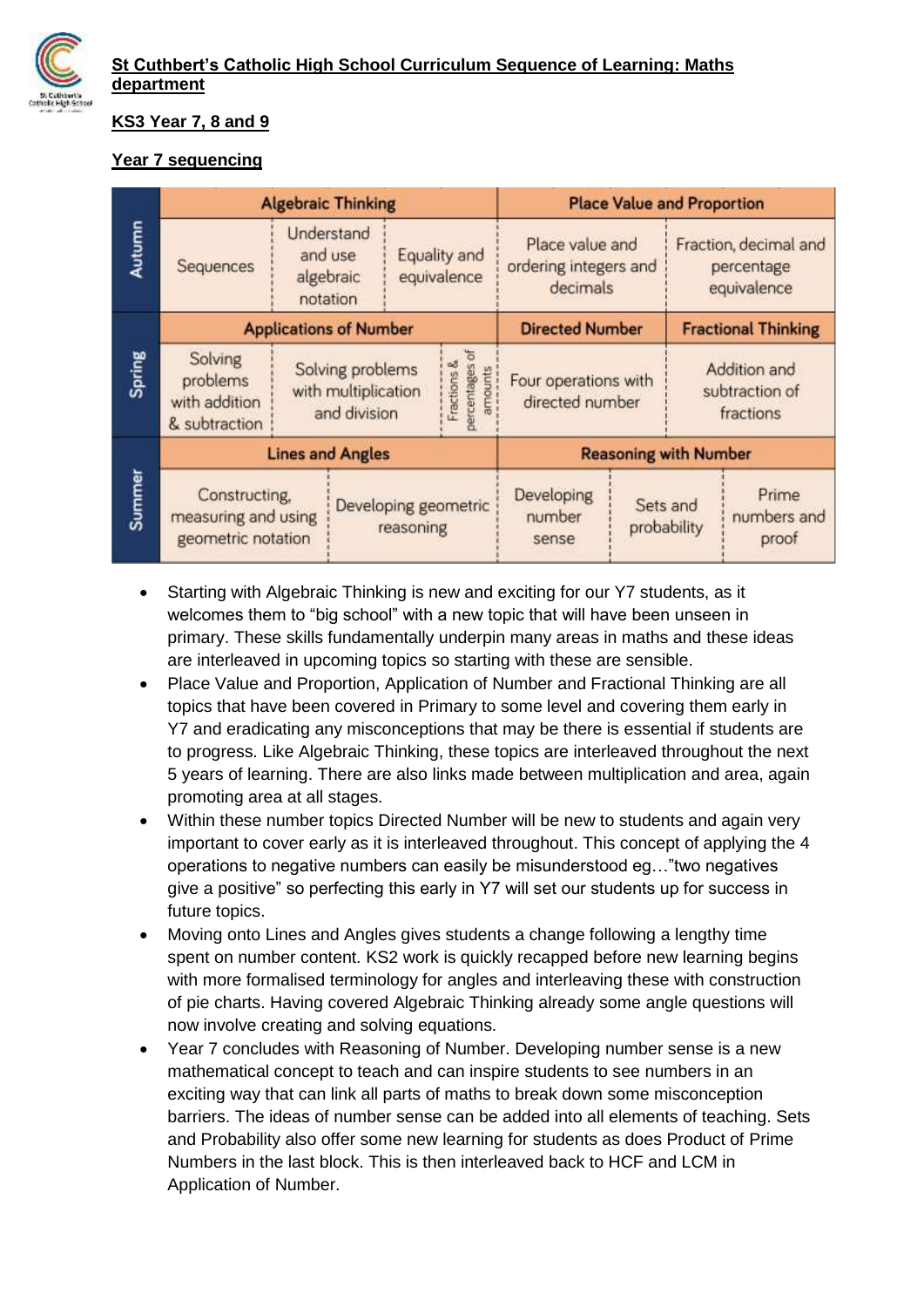

#### **Year 8 sequencing**

|        | <b>Proportional Reasoning</b>               | <b>Representations</b>             |         |                                          |                                   |  |                        |             |                         |
|--------|---------------------------------------------|------------------------------------|---------|------------------------------------------|-----------------------------------|--|------------------------|-------------|-------------------------|
| Autumn | Ratio and<br>scale                          | Multiplicative<br>change           |         | Multiplying<br>and dividing<br>fractions | Working in the<br>Cartesian plane |  | Representing<br>data   |             | Tables &<br>Probability |
| Spring | <b>Algebraic techniques</b>                 | <b>Developing Number</b>           |         |                                          |                                   |  |                        |             |                         |
|        | Brackets, equations and<br>inequalities     | Sequences                          | Indices | Fractions and<br>percentages             | Standard<br>index form            |  | <b>Number</b><br>sense |             |                         |
| Summer | <b>Developing Geometry</b>                  | <b>Reasoning with Data</b>         |         |                                          |                                   |  |                        |             |                         |
|        | Angles in<br>parallel lines<br>and polygons | Line<br>symmetry<br>and reflection |         | The data handling cycle                  |                                   |  | location               | Measures of |                         |

- Y8 covers lots of new topics while at every stage embedded previous knowledge from Y7
- Ratio and Scale is a new topic for our Y8 students but interleaves with fraction work from Y7 which further embeds that knowledge.
- Multiplicative change uses further Ratio content while multiplying and Dividing Fractions allow opportunities to further revisit and embed area and improper fractions from Y7.
- Working in the Cartesian Plane is mostly new while revising directed number and linear equations.
- Representing Data concentrates on Scatter graphs which is a complete new topic while Tables and Probability pushes along further probability work from Y7, looking at more difficult concepts like sample space diagrams.
- Algebraic Techniques further expands knowledge on brackets and equations all the time linking back to creating own equations from Y7. It also introduces indices to algebra, made easier by indices being covered in powers and roots in Y7
- Work from Y7 is added to by using single multiplier for percentages and index work in use in standard form in Developing Number while the Number Sense idea is further developed by introducing metrics.
- In Developing Geometry, the angles topic is further developed by bringing in parallel lines and polygons, using easier skills covered in Y7 and more difficult areas are looked at with trapezium and circles. Transformations begin to be looked at with reflection.
- Averages are covered in depth in Reasoning with Data. Previous work in Y7 and Y8 allow this to be carried out interleaved with fractions and directed number.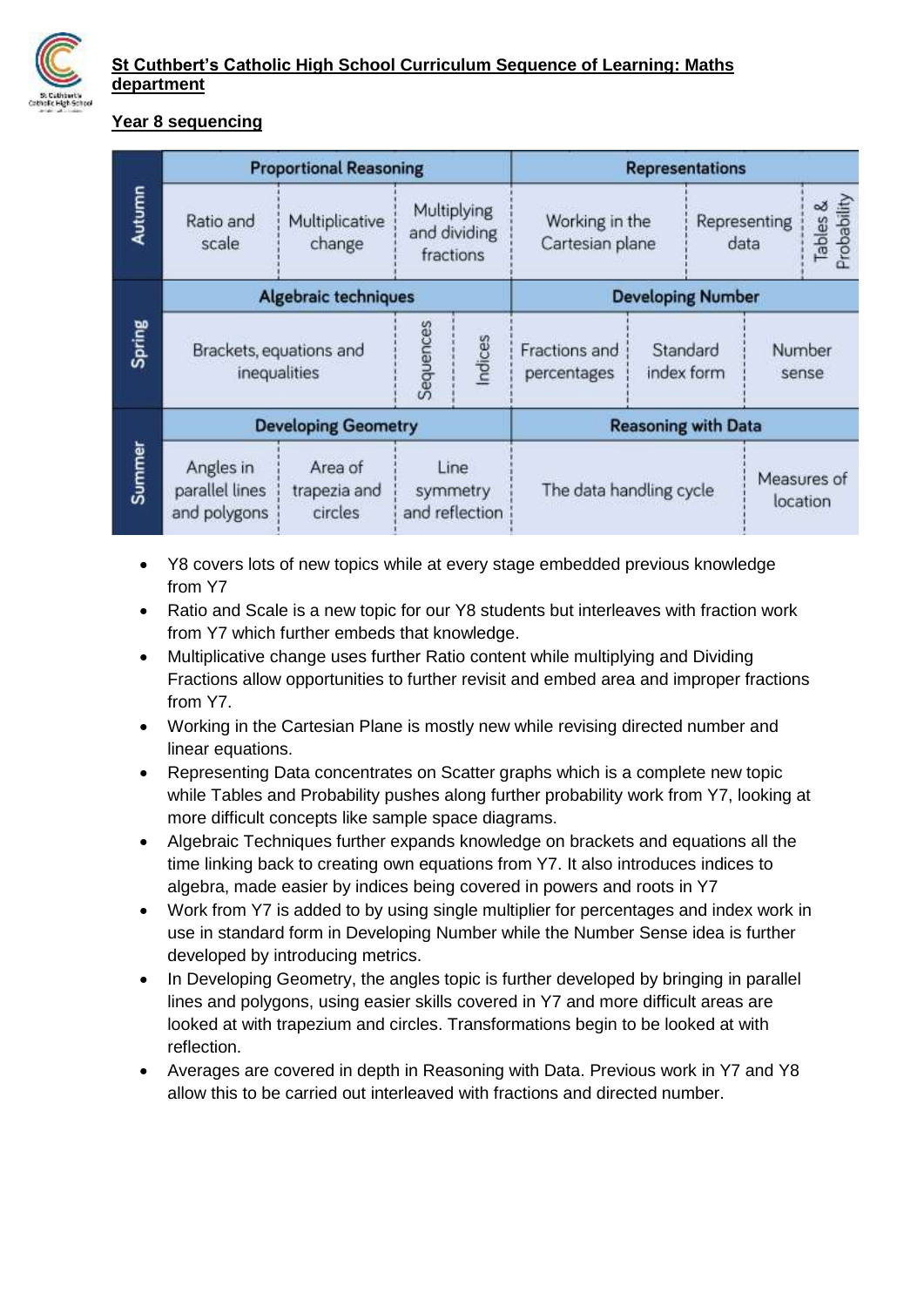

#### **Year 9 sequencing**

| Autumn | <b>Reasoning with Algebra</b>                                  | <b>Constructing in 2 and 3 Dimensions</b>         |                               |       |                             |                                                      |                                 |                        |  |
|--------|----------------------------------------------------------------|---------------------------------------------------|-------------------------------|-------|-----------------------------|------------------------------------------------------|---------------------------------|------------------------|--|
|        | Forming and<br>Straight line<br>solving<br>graphs<br>equations |                                                   | <b>Testing</b><br>conjectures |       | Three dimensional<br>shapes |                                                      | Constructions and<br>Congruency |                        |  |
| Spring | <b>Reasoning with Number</b>                                   | <b>Reasoning with Geometry</b>                    |                               |       |                             |                                                      |                                 |                        |  |
|        | <b>Numbers</b>                                                 | <b>Using</b><br>percentages                       | Maths and                     | money | Deduction                   | Rotation and<br>translation                          |                                 | Pythagoras'<br>Theorem |  |
| Summer | <b>Reasoning with Proportion</b>                               | <b>Representations</b>                            |                               |       |                             |                                                      |                                 |                        |  |
|        | Enlargement<br>and similarity                                  | Rates<br>Solving ratio and<br>proportion problems |                               |       |                             | Solving problems using graphs, tables and<br>algebra |                                 |                        |  |

- Y9 covers lots of new topics while at every stage embedded previous knowledge from Y7 and Y8
- Straight line graphs are further developed, using work covered in Y8 but extending to  $y = mx + c$ . brackets and directed number are also revisited in this topic.
- Forming and solving equations follow the same principles from previous years but extend to unknowns on both sides.
- Three Dimensional Shapes focus on SA and volume, relying on knowledge from area from the previous year.
- Constructions and Congruency present new topics that students will be seeing for the first time.
- Reasoning with Number revisit and further embed knowledge on HCF and LCM, standard form and percentage work. Reverse % is introduced as is Real and Irrational numbers. Maths and Money allow opportunity for students so see financial maths and link it to bills, wage slips etc.
- Reasoning with Geometry revisits and extends angle work with algebra equations. Rotation stand as new and discrete topics as does Pythagoras theorem. Previous work and revision on indices will help with understanding on Pythagoras Theorem.
- Enlargement and Similarity are new concepts but interleave with multiplication of decimals and fractions from previous topics.
- Solving Ratio and Proportion Problems and Rates (speed etc) introduce new topics that rely on multiplication skills previously learned.
- Representations is mostly a revisit of key skills covered in the Key Stage.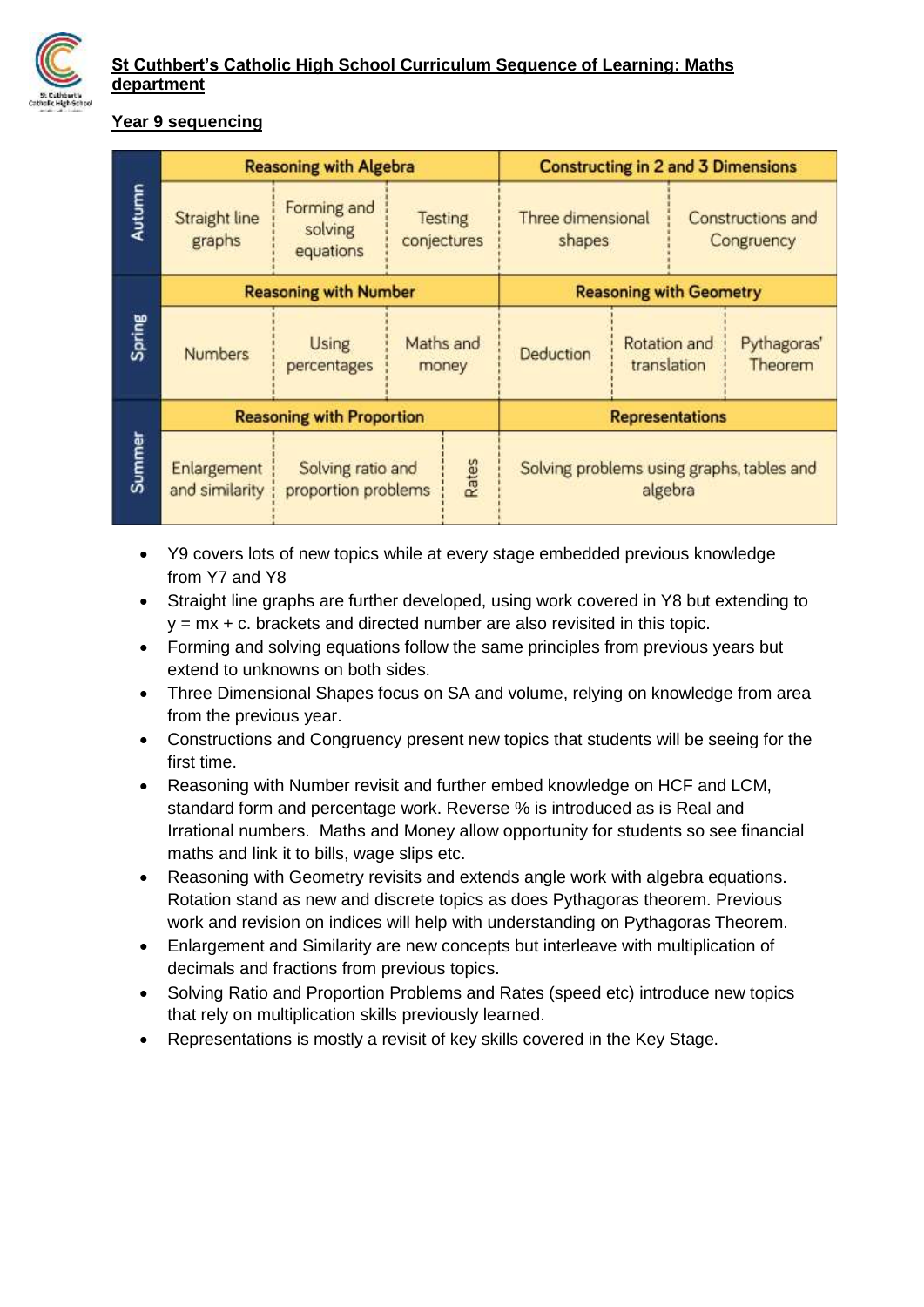

#### **KS4 Year 10 and 11**

From 2020-onwards decisions on tiers will be made at the end of Y9 for students to begin their two year KS4 at Higher or Foundation at the beginning of Y10. Students will sit OCR at the end of Y11. Topics are covered matching to the tier of entry and are carefully sequenced to enable students to build upon prior knowledge. All topics are taught at a mastery level and interleaved to other areas of maths at all times. Staff are aware what has been delivered in previous year groups and their planning is adapted accordingly. ROL is used to reinforce prior knowledge and move onto new learning quickly. There is a huge emphasis on using problem solving and reasoning questioning in all year groups but especially in yr 10 and 11 where some topics may have been seen before.

### **Y10 and Y11 Foundation Sequence**

### **Unit 1 - Number Work**

- We begin KS4 recapping some of the major number topics that will underpin most of the upcoming units. Negative numbers and Orders of operations are recapped and developed upon, as is estimating and rounding. Rounding is necessary in almost all upcoming units.
- Although HCF and LCM have been covered there is new learning in the form of using PPF and Venn Diagrams to answer more difficult questions.
- Also students are introduced to bounds and truncating. Some of this inequality work will help in Unit 6 later in the year,

### **Unit 2 – Algebra Simplification**

- Similar to unit 1 we recap the major algebraic topics that will underpin most of the upcoming units. Expanding and factorising all brackets will be needed for unit 6 equations.
- Substitution will be taken to a much higher level than KS3 but will need the work covered in unit 1, including laws of indices as well as negative numbers.

### **Unit 3 - Graphs, tables and charts**

- Some elements of this unit are to be quickly revisited and time spent emphasising on the problem solve and analysis side of these topics that will not have been covered at KS3. These particular topics are pie charts and scatter graphs.
- New content will be covered with students being asked for frequency polygons and also predicting the future with time series graphs.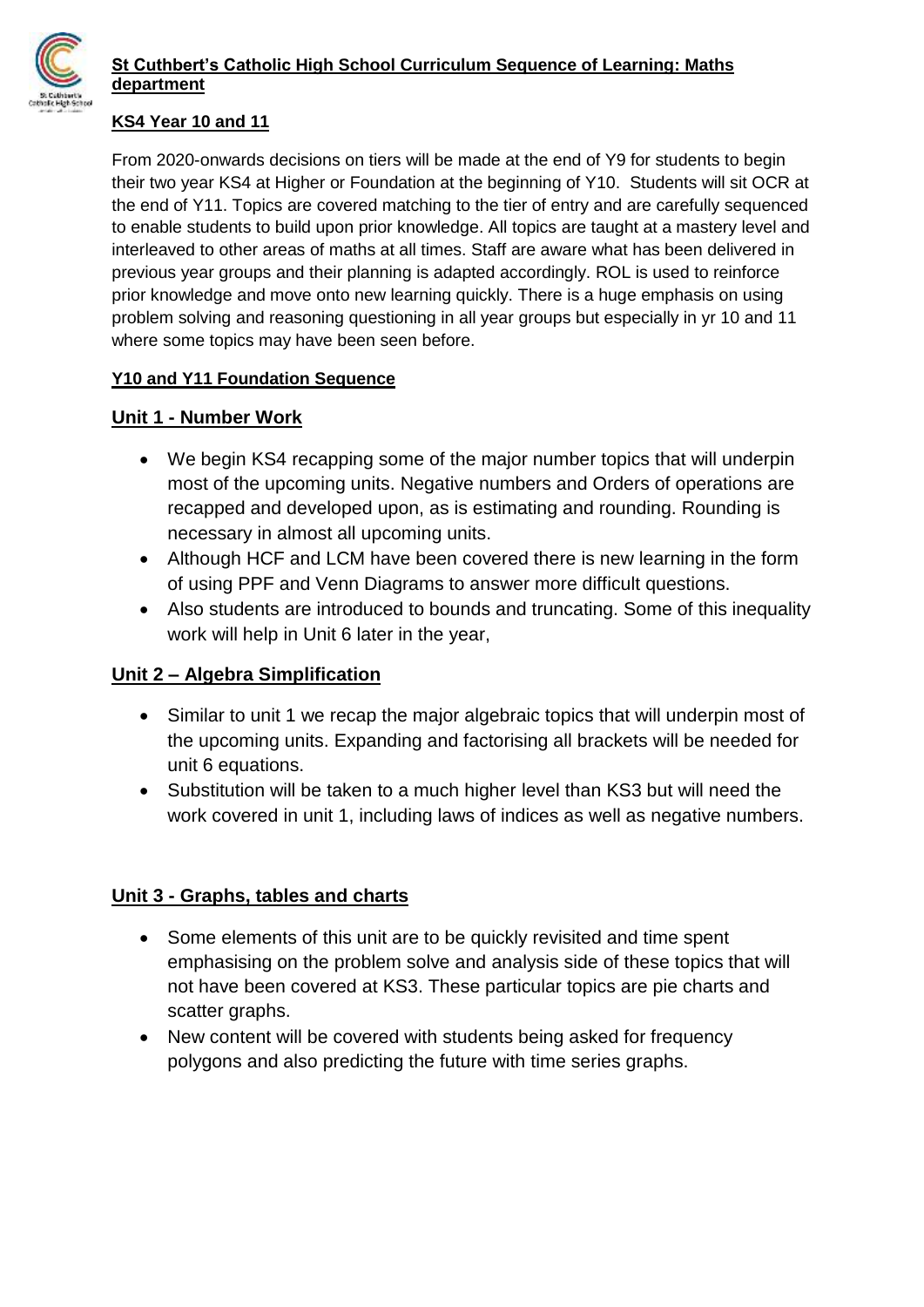

### **Unit 4 – Fraction Work**

- Another early topic that makes sure that basic fraction work both calculator and non-calc skills are secure from KS3. This mainly focusses on the 4 main operations with fractions but also extends to reverse fractions.
- These will also be needed in multiple upcoming topics such as gradients (Unit 10), scale factors in enlargements (Unit 11) and many of the formula with area and volume. To be secure in these topics will really push learning in these future units.

### **Unit 5 – Percentage**

 % change, % of an amount, Expressing as a % are quickly recapped before huge emphasis is placed on single multipliers that then support the introduction of compound interest. This will be new for these students and focus will be placed upon working with all areas of compound interest and growth and decay. Also these questions will be in reverse. This unit will cover all the major % areas that have not been seen in KS3 and support the many other topics where they add % to the end of other questions.

### **Unit 6 - Equations, Inequalities and Sequences**

- Equations both wit 1 and 2 unknowns are recapped but more emphasis is placed on creating your own equations and then solving them. KS3 solving will be quickly recapped before exploring these create and solve questions. Many solutions will have non integer answers which will be supported by fraction work in Unit 4.
- These create and solve will also extend into inequality style questions which will further stretch the student.
- Sequences are revisited but again extended with all elements on nth term. Previous work within this unit will support those questions where nth term and equations overlap.
- Rearranging of formula will also be covered and taken further with some deep conversations of why some formula need to be rearranged.

## **Unit 7 – Angles**

• Having not completed any geometry topics so far at KS4 we begin with quickly recapping the angle work up to parallel lines that has been covered at KS3. More emphasis is placed on explaining each step rather than just getting the answer. This idea can be difficult for most students to ample time will be spent on this.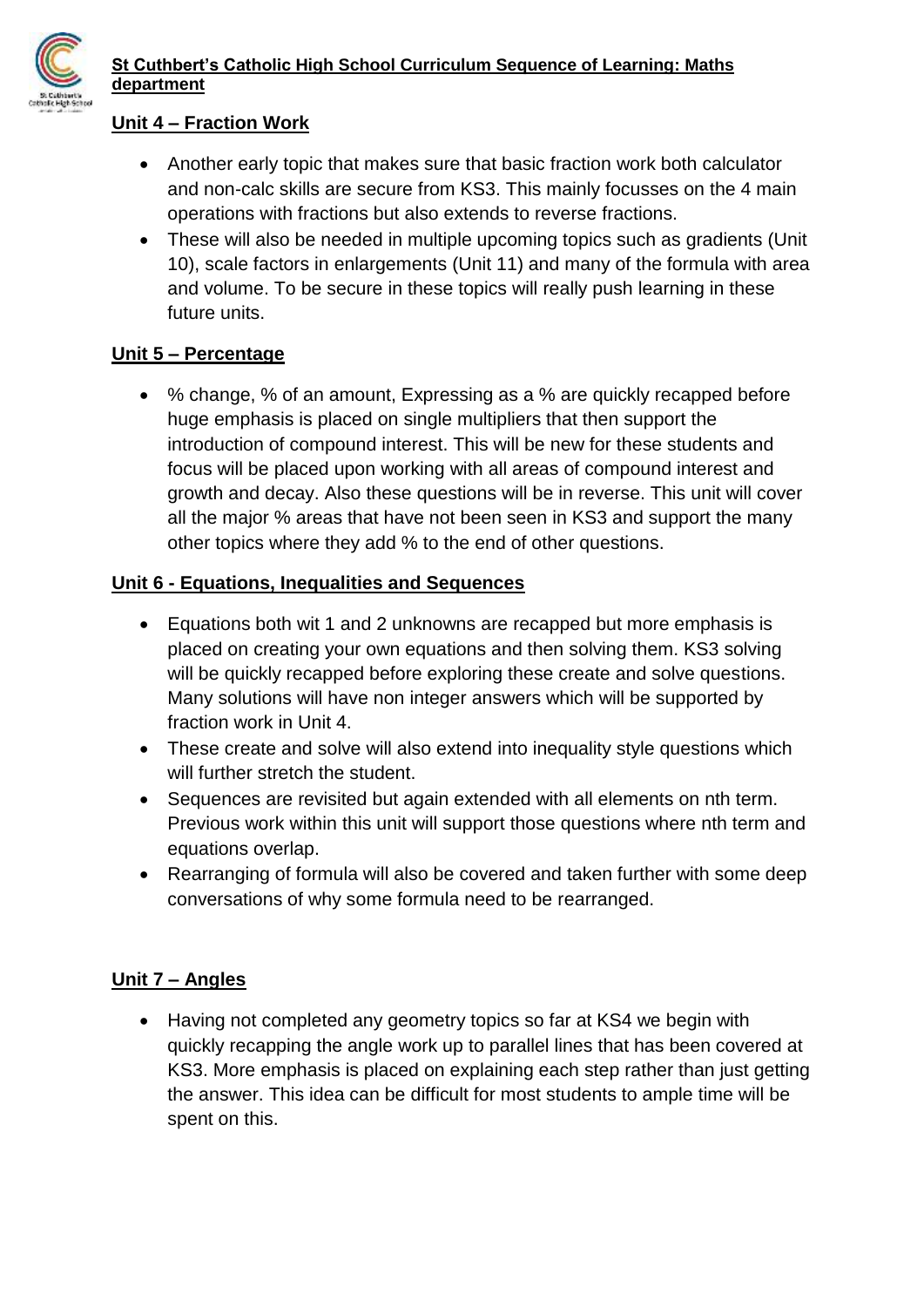

- Regular polygons will be covered in depth with questions being given in reverse also. This tends to really stretch the understanding of angles in all polygons.
- Finally having strengthened equations in the previous unit the link between angles and creating own equations are covered here for the first time.

## **Unit 8 Averages and Range**

- MMMR quickly recapped before exploring problem solve wit averages, requiring students to confidently work backwards through all the operations with number that have been covered previously.
- Exploring which average to use will be introduced with much debate as to why some are more suitable than others.
- MMMR and frequency tables and grouped frequency tables will further develop students' knowledge within this topic

# **Unit 9 - Perimeter, Area and Volume 1**

- Many areas and volumes are quickly recapped with problem solve being interleaved within.
- What differs this unity from KS3 is its link between volume and capacity and as well as the links made between volume and density/pressure.

## **Unit 10 – Straight Line Graphs**

- These students will revisit drawing some easier graphs from their KS3 which will then progress into  $y = mx + c$  which will be further developed from some earlier Y9 work.
- Substitution and rearranging formula from earlier units will help support this new learning as well as work with negatives.

## **Unit 11 Transformations**

 This is a discreet topic that these students will be seeing for the first time. We will cover it now to give students an easier topic following  $y = mx + c$  in the last chapter which gets quite difficult. Reflection will also require some knowledge of Unit 10 Graphs when we need to name lines of reflection.

## **Unit 12 - Right-Angled Triangles**

 Quite a few Geometry topics to cover so this will be placed here at the end of Y10. This is easily accessible to a Y10 foundation student so placed here.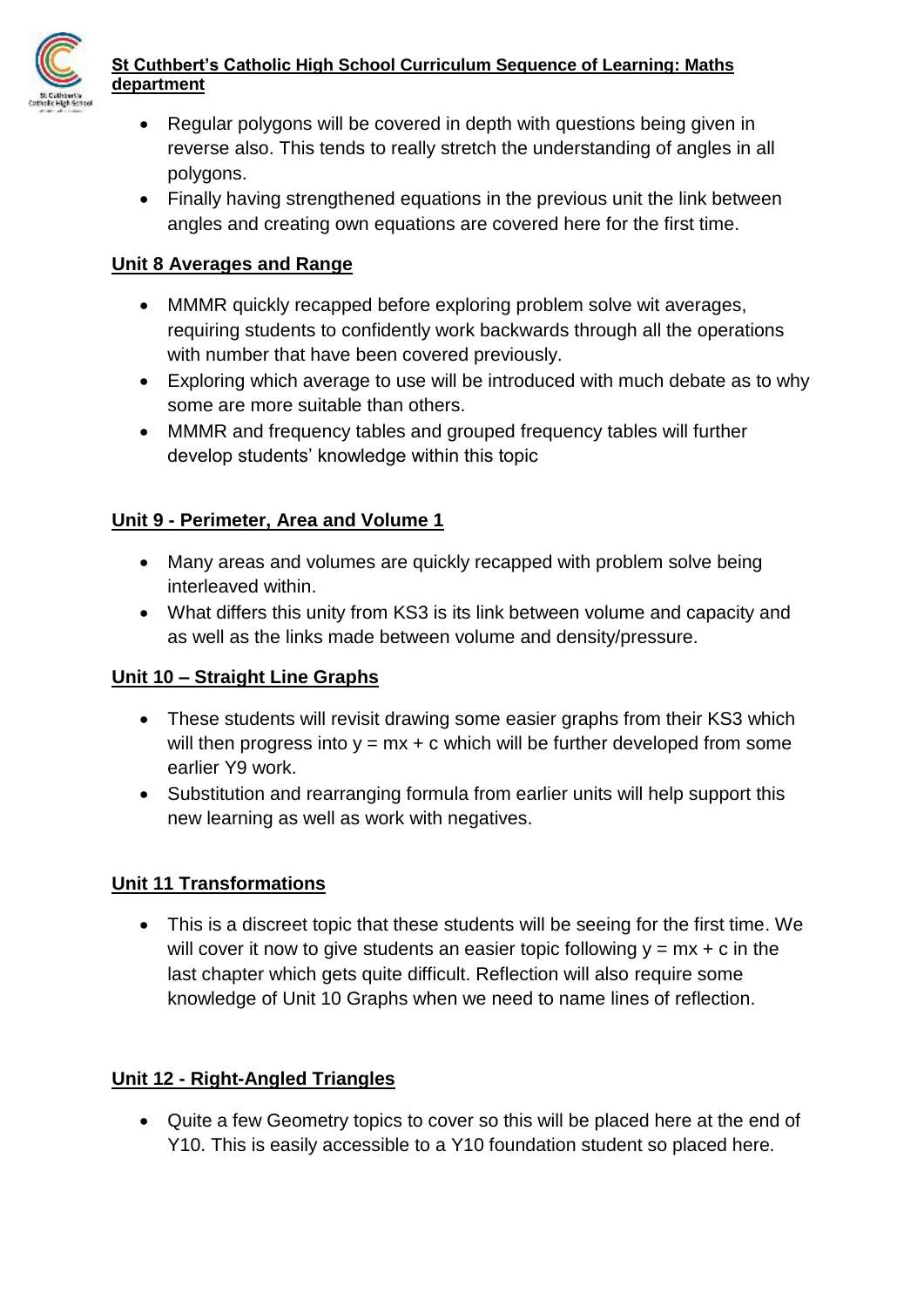

- Indices and Pythagoras will be revisited from KS3 as Pythagoras will need these. Both Pythagoras and Trig will then be covered in depth and with problem solve elements added.
- This can be an easy topic to forget and can quickly and easily recalled in Y11.

# **Unit 13 - Ratio and Proportion Start of Y11**

- Simple ratios will be revised from Y9 such as simplifying and sharing ratios however these will extend further by introducing fractions with ratio as well as when there are 3 ratios within one question.
- Direct proportion will also be revised from KS3 but extend to inverse proportion as well as linking proportion to graphs.
- Speed will be covered here too as it is sensible to complete this with Time distance graphs that is here also
- As Speed, Density and Pressure all need to use triangle formulas have recently covered trigonometry makes sense as this skill of triangular formulas are revisited.

## **Unit 14 – Probability**

- Basic probability will have been already covered in KS3 and revised here before extending to frequency trees, Venn diagrams and tree diagrams.
- This topic needs to follow work on operations with fractions and decimals as this will be required to fully access tree diagrams. Unit 1 and Unit 4.

# **Unit 15 Constructions, Loci and Bearings**

- Constructions and Loci will be a new topic for these students that needs to be cover here before the end of Y11. This Geometry topic is nicely placed to break up a two large number (lots of number in probability) and algebraic topics before and after it..
- Bearings is placed within the same unit and requires all knowledge of angles from earlier in Y10. These angle rules will be quickly revisited here.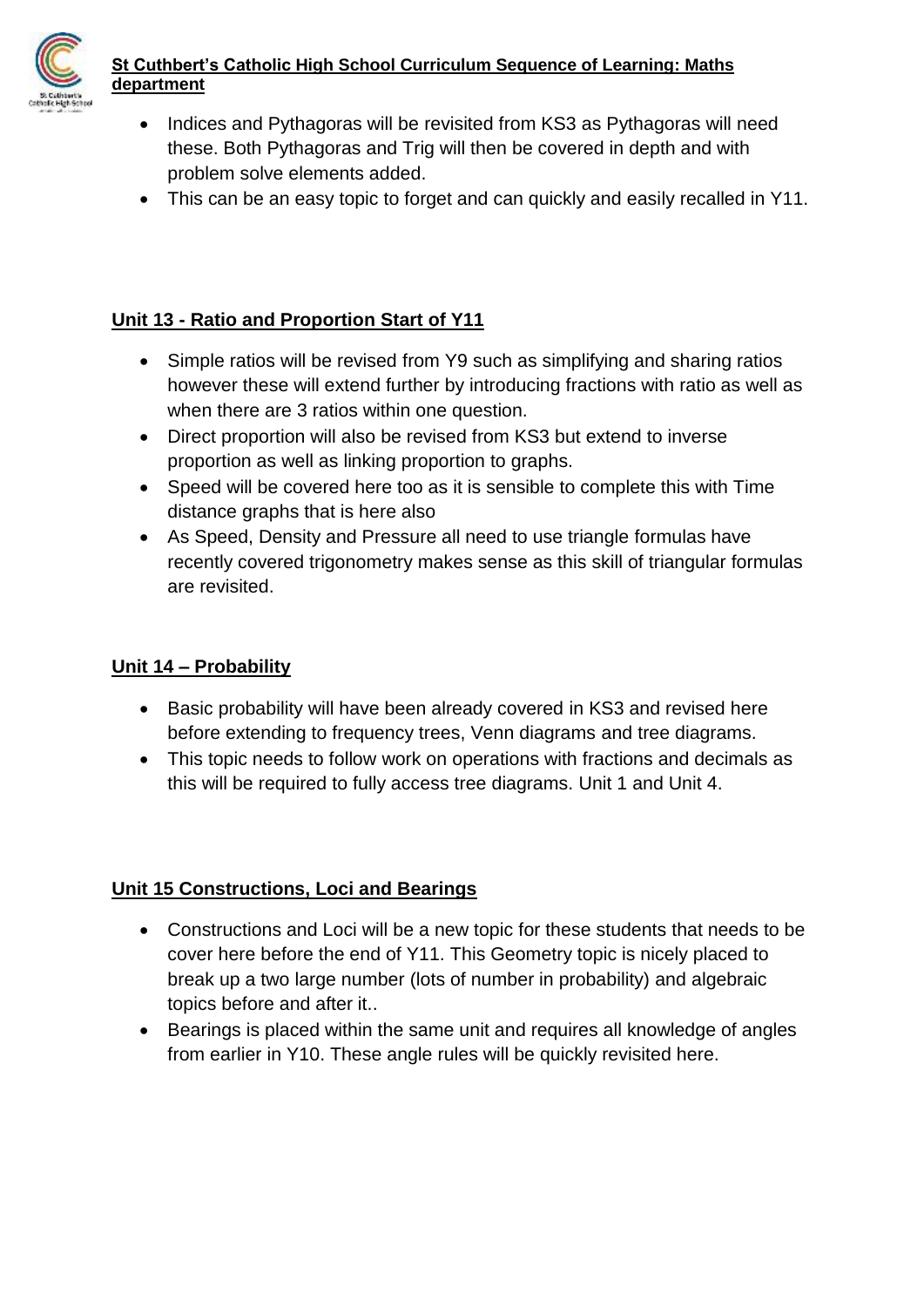

#### **Unit 16 - Quadratic Equations and Graphs**

- Multiplying and factorising single brackets will already have occurred in previous years. They will be revisited here briefly before extending to double brackets and factorising quadratics. Students often struggle with these two topics so we leave these later in the course to give them the best chance at success.
- We draw the quadratic graph here as the links can be made between expanding, factorising and drawing. This should give the students the best chance at linking these topics and thus remembering them long-term.

### **Unit 17 - Perimeter, Area and Volume 2**

- This is a nice topic as it is difficult yet students often are very successful with it. As many algebraic topics are needed such as substituting, it needs to come after these. .
- Area, perimeter and volume 1, concentrated on basic areas and perimeters as well as volume of non-circular prisms. That knowledge is still required but expanded upon to further develop all circles and prism involving circles and sectors. Cones and spheres are also covered here. Substituting into formula from a previous year will be essential for students to be successful on these topics.

### **Unit 18 - Fractions, Indices and Standard Form**

- Standard Form with basic index laws will be revisited from KS3 and Y10 enabling us to move onto calculations with standard form. Previous decimal work will also have to be revisited here to aide student learning.
- Standard form and particularly calculations with standard form can be one of the more difficult foundation topics, so leaving it late in the course will be most beneficial for the students. Also as it requires much prior learning leaving it late in the course is essential.

### **Unit 19 - Congruence, Similarity and Vectors**

- Congruence and Similarity is yet again one of the more difficult foundation topics so it is left until the penultimate unit. So much prior knowledge form both the KS3 and KS4 course is used here, multiplying and dividing both fractions and decimals.
- Vector Arithmetic s closely linked to similarity so makes sense that it follows directly after. Prior knowledge on directed number will be revisited as is essential for students to access vector arithmetic.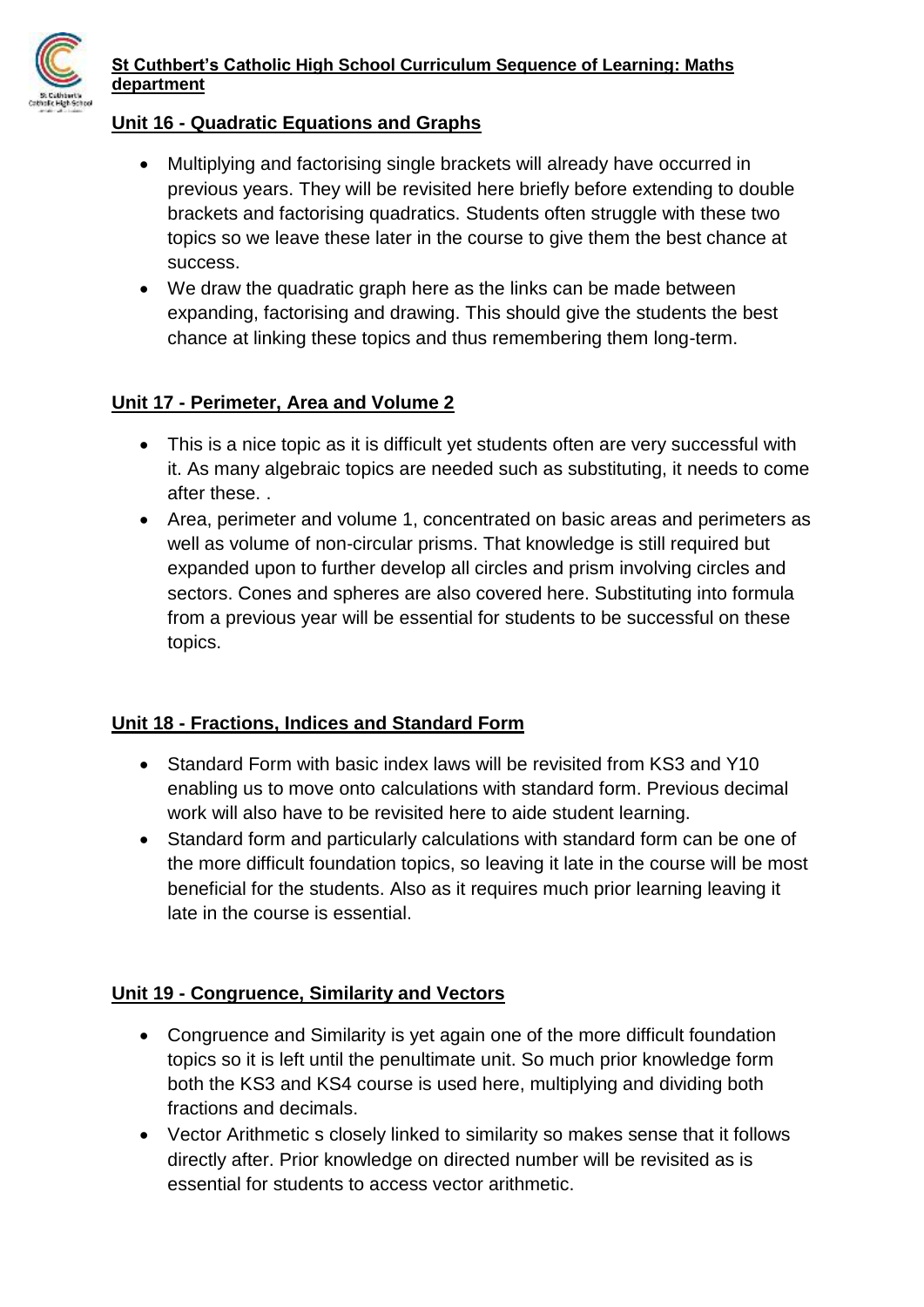

## **Unit 20 - More Algebra**

- Unit 20 concludes the GCSE course and finishes with some of the ore difficult topics. Previous learning should now make this accessible eg…
- Substitution will allow students to draw cubic and reciprocal graphs.
- Substitution and solving linear equations in Y9 will be further stretched with work on Simultaneous Equations.
- And finally, all our expanding single and double brackets as well as factorising will give students the opportunity to be successful with algebraic proof.
- The most difficult topics on foundation are simultaneous equations and algebraic proof (results plus from past GCSE's prove this) so leaving them until the end will give students the best chance at being successful.

### **Y10 and Y11 Higher Sequence**

### **Unit 1 Number Work**

- The unit begins with a quick recap of some number skills such as rounding and estimating that will be used in almost all upcoming units.
- We quickly move onto new content such as using PPF for HCF and LCM as well as some difficult Index laws.
- These will interleave nicely into an extension of the Standard from completed in Y8 before we introduce Bounds and calculations with bounds.

## **Unit 2 – Algebra Simplification**

- We will build upon equations completed in Y9 to explore solving equations when we create our own or more obscure equations.
- These will extend into rearranging and also include rearranging where factorising is a key element. A recap of factorising will take place at the start of the unit as a result of this.
- Nth term is revisited from Y8 to quickly extend into Quadratic Sequences.
- Expanding Quadratics are then revisited to build towards factorising all quadratics including with a co-efficient and also difference of two squares.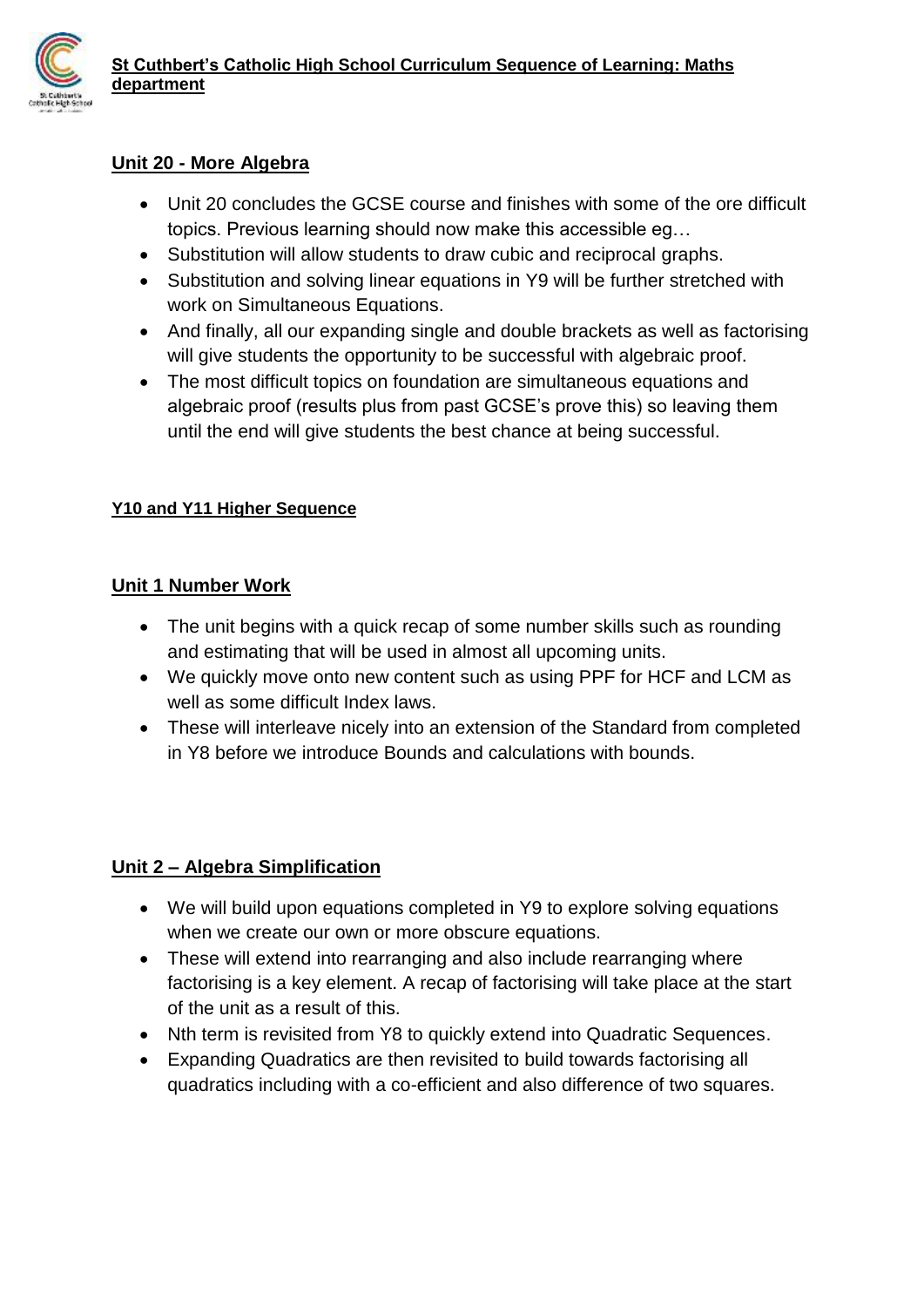

#### **Unit 3 – Interpreting and Representing Data**

- Averages are quickly recapped before exploring problem solve questions that rely on this knowledge.
- Averages from tables (including groups) are then introduced.
- Pie Charts are covered with more of an emphasis on interpreting.
- Scattergraphs are revisited and built upon for work completed in Y8. Important to extend these style questions with some % questions that will now be added.
- Misleading graphs will also be introduced and students will be expected to be able to explain why it is misleading.

### **Unit 4 – Fractions, Ratios and Percentages**

- This Unit recaps then extends on many topics introduced at KS3. Operations with Fractions and Ratio. It extends to difficult ratio sharing as well as when a third ratio is introduced.
- New learning takes the form of Compound Interest (Growth and Decay) as well as Terminating and Recurring Fractions.

### **Unit 5 – Angles and Trigonometry**

- Angle rules up to parallel lines and Polygons are quickly recapped from Y8. More time is spent on the problem solve questions relating to Regular Polygons.
- Pythagoras is recapped before extending to difficult problem solve as well as 3d Pythagoras.
- Right Angled Trig is introduced extending to 3d Pythagoras and Exact Values.

### **Unit 6 Area and Volume**

- This unit begins with the conversion of metric Areas and Volumes to help support this upcoming unit.
- Simple areas, perimeter and volumes are quickly recapped, concentrating on non circular shapes. Links are made here to capacity.
- Circular Shapes are the recapped from Y9 however a much bigger emphasis will be on leaving answers in terms of pi and also dealing with difficult sectors.
- Cones spheres and frustums are then covered with many of these shapes interleaving. Substituting into formula from unit 2 will be essential for students to be successful in these topics.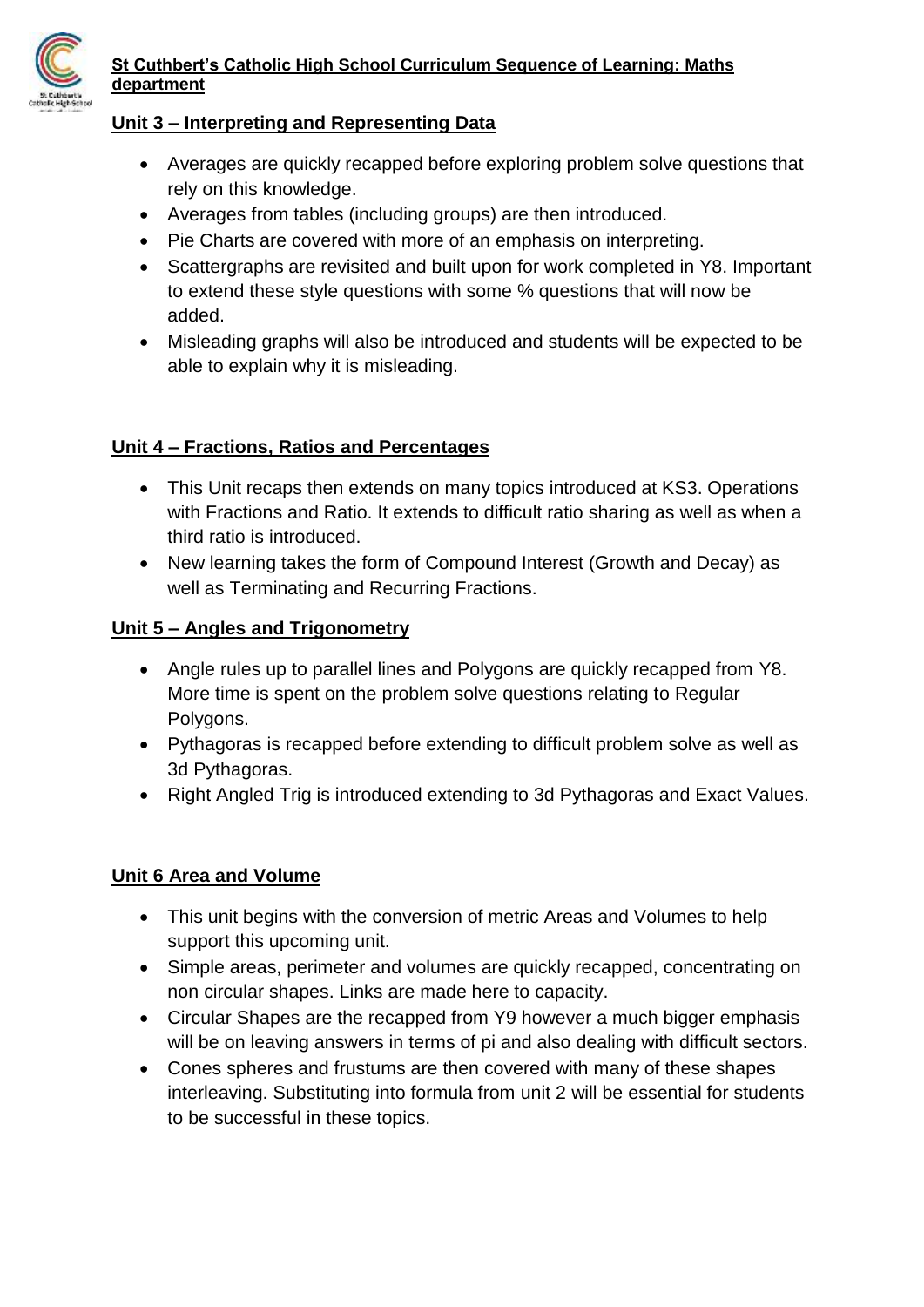

### **Unit 7 – Graphs**

- An extensive amount of time will be given to  $y = mx + c$  (12 lessons) This will incorporate many things already covered such as substitution, rearranging and equations.
- Speed will be covered in preparation for Time Distance Graphs but we will extend to velocity graphs including curves. (Area covered in previous unit will help support trapezium needed here)
- All other higher graphs will be covered in depth including Quadratic, Cubic and Reciprocal graphs.

### **Unit 8 – Transformations and Constructions**

- These are discrete topics that these students will be seeing for the first time and require very little prior knowledge.
- Previous fraction work in KS3 will allow students to access all aspects of enlargement.
- Previous Graph work in Unit 7 will allow students to fully access reflection.
- This is one of the easier topics that students have not covered yet so it makes sense to do this early in Y10.

### **Unit 9 – Equations and Inequalities**

- Multiplying and factorising single brackets will already have occurred in previous years. They will be revisited here briefly before extending to double brackets and factorising quadratics including with co-efficients and Difference of two squares.
- Solving Quadratics will now extend further to encompass the Quadratic Formula and Completing the Square.
- Prior knowledge on substitution and linear equations will allow students to access simultaneous equations.

### **Unit 10 Probability**

- Basic probability will have been already covered and revised here before extending to frequency tress and tree diagrams. Previous fraction and decimal work is revisited and embedded further here to allow students to fully access tree diagrams, including conditional as well as understanding the "And" and "OR" rules.
- Venn Diagrams are extended upon from KS3 to have the problem solve and equation element added to them.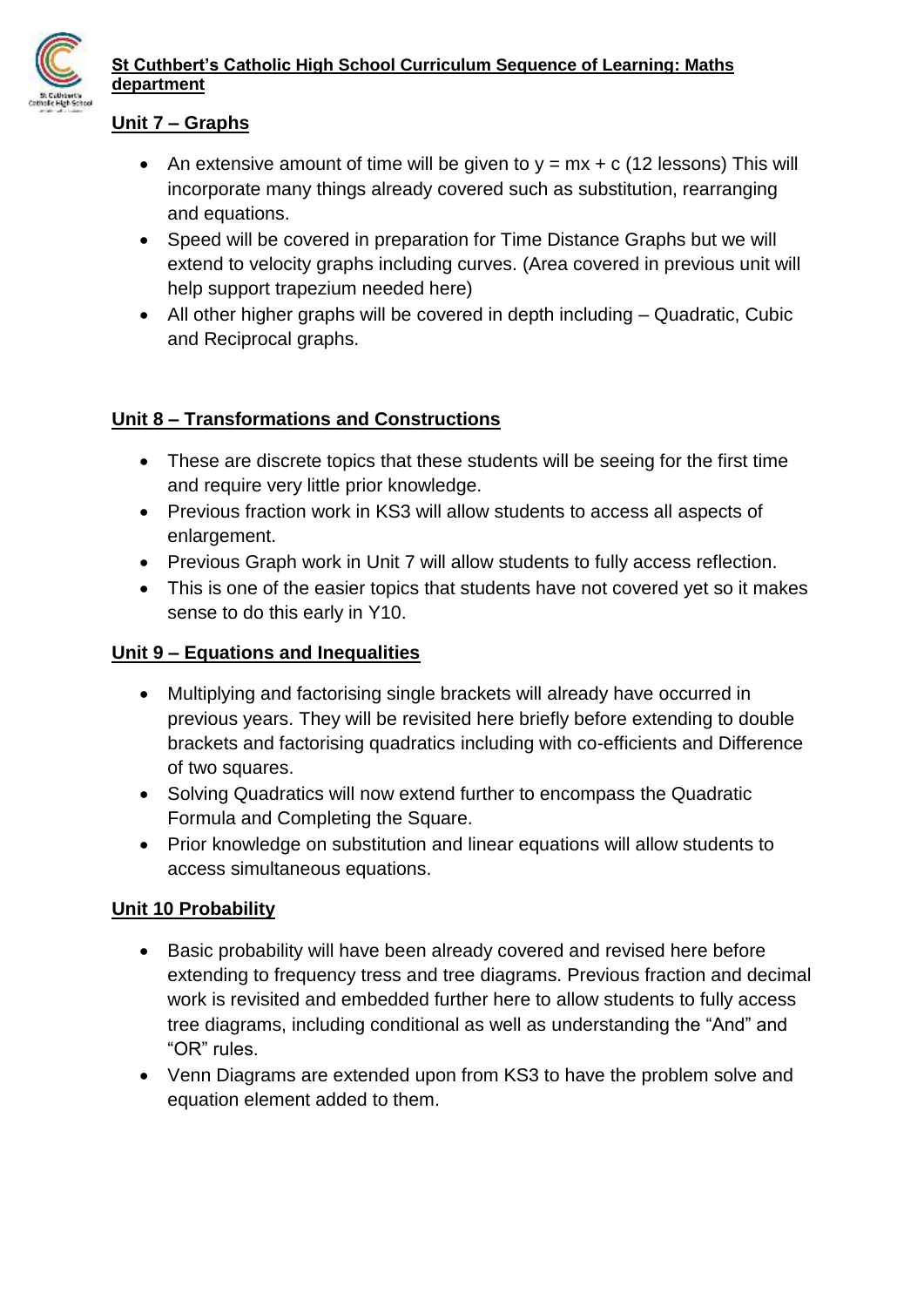

## **From Unit 11 Onwards we are looking at higher topics only and previous knowledge from all years underpin these topics.**

### **Unit 11 – Similarity and Congruence**

- A deep understanding on previous topics area and volume is needed as we now look at the relationships between similarity and volumes and areas.
- Squares, cubes and their roots (KS3) will also be revisited to deepen knowledge on this topic.
- This can be a difficult topic however as there are set procedures that students can follow it is placed earlier than some of the upcoming topics.

### **Unit 12 – More Trigonometry**

- All higher level Trig is covered here. Sine and Cosine rules as well as area of a triangle. Prior knowledge of substitution is needed here to use these formula.
- Again this can generally be grade 8 and 9 work but students are normally successful as set rules are followed and questions are rarely abstract in nature. Thus it is placed early in the difficult graded topics.

## **Unit 13 Further Statistics**

- Covered in this unit is Sampling and Stratified Sampling, UQ LQ and IQR from a list of numbers and why this is useful, Cumulative Frequency and boxplots. Drawing and interpreting histograms are also covered.
- All of these topics are discrete and don't really require prior knowledge.
- Covering the last statistics topic here breaks up the two algebraic topics either side of it.

## **Unit 14 Further Equations and Graphs**

- Sim Equations with Lines meeting Quadratics and Circles and Graphing Inequalities relies on prior knowledge of  $y = mx + c$
- Multiplying Cubic Brackets and Understanding Roots relies students being able to expand a double bracket.
- Iteration relies on students being able to substitute
- These topics are all difficult and it makes sense to leave them late in the course to give students the best chance at being successful in them. Also as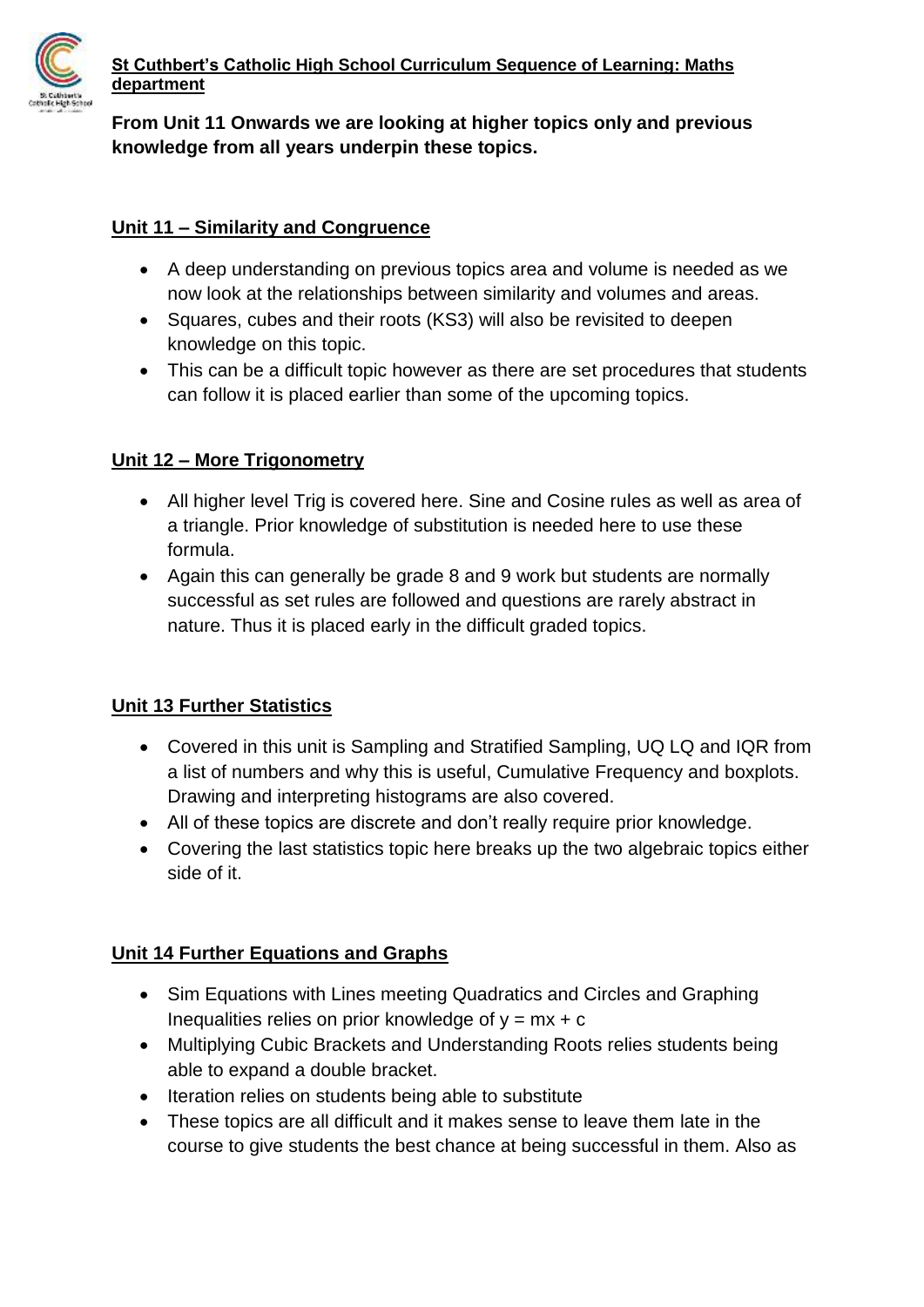

they all require so much prior knowledge to interleave it is essential that they are left close to the end.

## **Unit 15 – Circle Theorems**

- Circle Theorems are introduced here but students must recall all their angle work from KS3 and Y10. Results plus from previous years GCSEs show that this topic can be poorly answered so although the prior knowledge that in needed (angle rules) is not that difficult this topic is left until the end.
- Circle Problems with Tangents again require a deep understanding of  $y = mx$ + c and again is a grade 9 topic so to give students the best chance at being successful it is late on in the course.
- This geometric topic is also used to break up two difficult algebraic topics.

# **Unit 16 – More Algebra**

- Algebraic Fractions are covered in their entirety and require recall of operations with fractions as well as expanding and factorising brackets from previous units.
- Surds are covered in their entirety with previous knowledge of square numbers, fraction work and expanding brackets all coming together to make surds accessible to students.
- Functions are introduced and again are underpinned by students recalling information on substitution, and creating and solving equations.
- And finally, all our expanding single and double brackets as well as factorising will give students the opportunity to be successful with algebraic proof.
- All topics in this unit are grade 8 and 9 in nature so are left close to the end to give students the best chance of success.
- We also leave these algebraic topics to the end of the course as they are expected knowledge for any students doing A level and a big part of Core 1. Covering them here lessens the time between them been seen at the end of GCSE and the start of Alevel.

# **Unit 17 – Vectors and Geometric Proof**

- Vector Arithmetic will also be seen by these students for the first time but having already covered directed number this will make this very accessible. An easy topic but is left until now as it closely relates to vector geometry which is a grade 9 topic.
- Vector Geometry will be new and will require students to recall operations with fraction sand ratios. A grade 9 topic left until the penultimate topic to allow students to recall more easily.